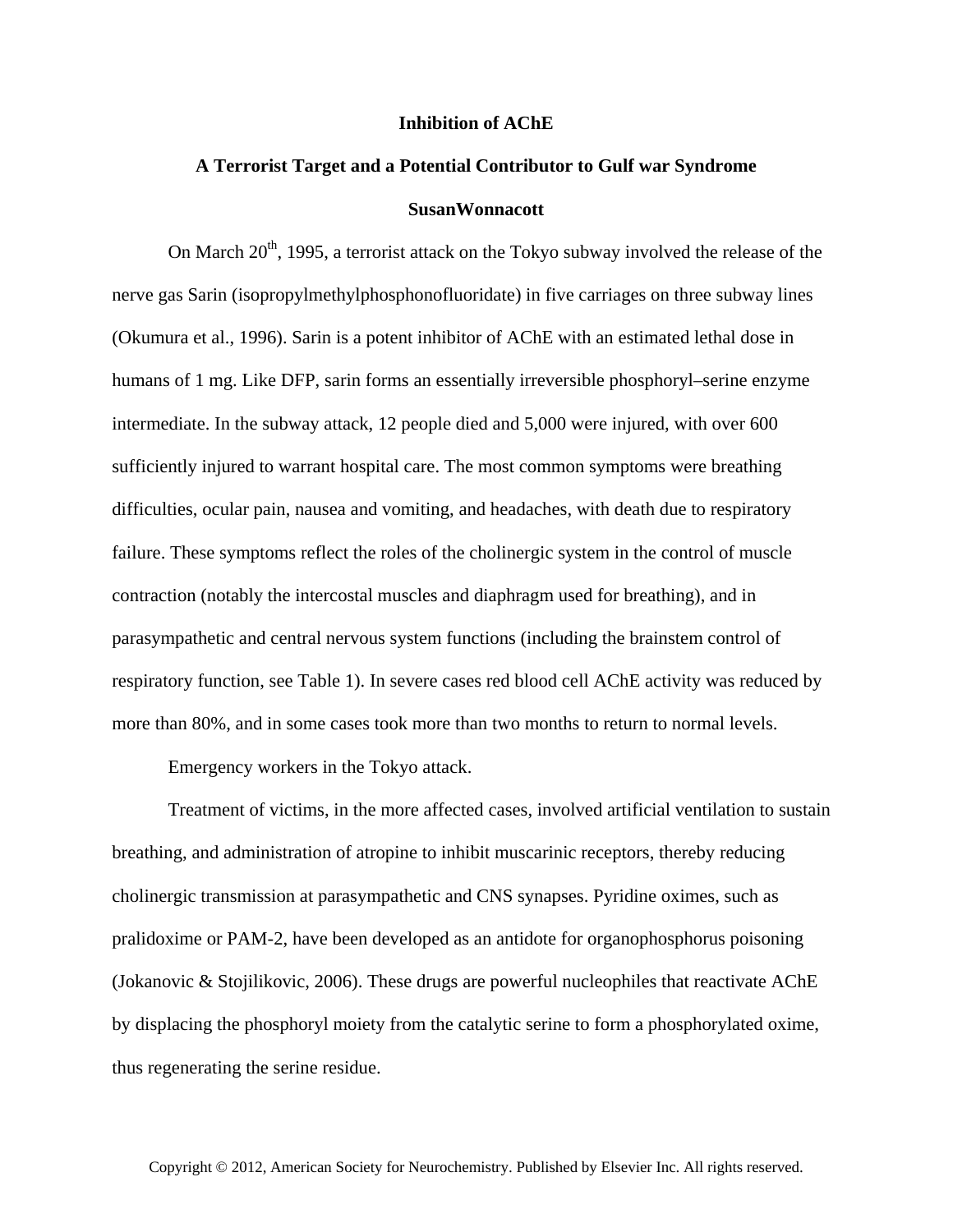Reactivation of phosphorylated AChE with pralidoxime and formation of reactivated enzyme and phosphorylated oxime.

A more insidious case of low-level poisoning has been suggested to contribute to 'Gulf War syndrome.' More than a quarter of all U.S. veterans from the 1990–1991 Persian Gulf war report having a chronic illness with symptoms including fatigue; sleep disturbance; pain; cognitive and mood defects; and gastrointestinal, respiratory and skin problems. These processes are all influenced by central or peripheral cholinergic systems. Epidemiological studies have linked the incidence of symptoms with exposure to AChE inhibitors (Golomb, 2008), although this interpretation remains controversial.

Personnel deployed to the Persian Gulf in this period (about 700,000 in total) could have encountered these inhibitors in several ways:

Pyridostigmine, as given to US service personnel in the first Gulf War.

 An estimated 250,000 personnel received the carbamate AChE inhibitor pyridostigmine bromide as a protective agent against possible nerve agent exposure in the battlefield.

 Both carbamate and organophosphorus pesticides were used extensively to prevent insect-transmitted diseases.

 Demolition of munitions depots may have resulted in low-level organophosphorus exposure if they contained nerve agents.

## **References**

Golomb, B. A. (2008). Acetylcholinesterase inhibitors and Gulf War illnesses. *Proceedings of the National Academy of Sciences of the United States of America*, *105*, 4295–4300.

Jokanovic, M., & Stojilikovic, M. P. (2006). Current understanding of the application of pyridinium oximes as cholinesterase reactivators in treatment of organophosphate poisoning.